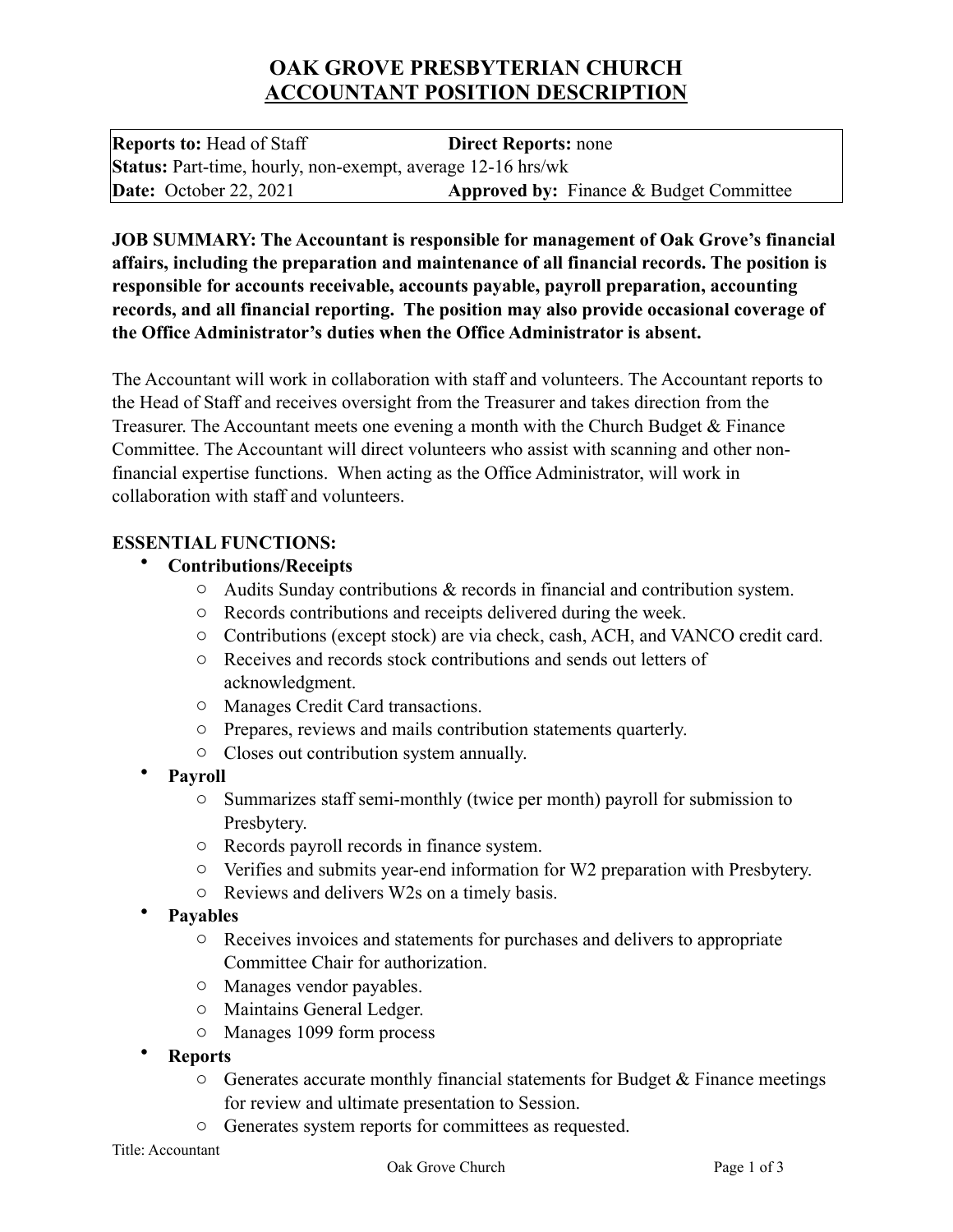- o Reconciles credit card charges against receipts received.
- o Reconciles investment accounts quarterly.
- o Reconciles banks statements and retains file on previous reconciliation reports.
- o Sends account audit report to each committee during month end process.
- o Prepares year-end financial statement and assists in preparation of the annual report.
- o Closes out Financial System annually.

#### • **Confidentiality and Communications**

- o Maintains confidentiality of all information obtained in the course of performing the duties of the position.
- o Communicates (in person, telephone, mail, email) with staff and members of the congregation regarding financial issues. Typical questions/requests include pledge information (I forgot what I pledged, am I up to date on my pledge?), how to donate stock, etc.

## • **Office Administration**

- o Performs general administrative duties during occasional periods of absence of the Office Administrator.
- o Typical work would include preparing and printing Sunday Bulletins, posting online weekly announcements, updating church calendar, arranging for flower delivery, communicating with staff, volunteers or members of the congregation, and preparing, printing and posting monthly church newsletter.
- o Will need to cross-train to learn the specific duties of the Office Administrator that may need to be performed during occasional absences of the Office Administrator
- o If needed, performing these duties would usually require no more than 3 hours per day, and no more than 10 days per year.

#### **MINIMUM QUALIFICATIONS:**

- o Four year degree with accounting emphasis, or equivalent experience.
- $\circ$  Demonstrated proficiency with computer technology & software, including but not limited to MS Word, MS Excel, MS Outlook.
- o Ability to interact professionally with a variety of people with varying skill levels.
- $\circ$  Will need to cross-train to learn the duties of the Office Administrator that would need to be performed during occasional absences of the Office Administrator.

## **PREFERRED QUALIFICATIONS:**

- o Non-profit finance and accounting experience, particularly church finance and accounting experience.
- o Experience with Realm, ACS On Demand software.

## **WORKING CONDITIONS:**

o General office environment working at a desk, using a computer for long periods of time.